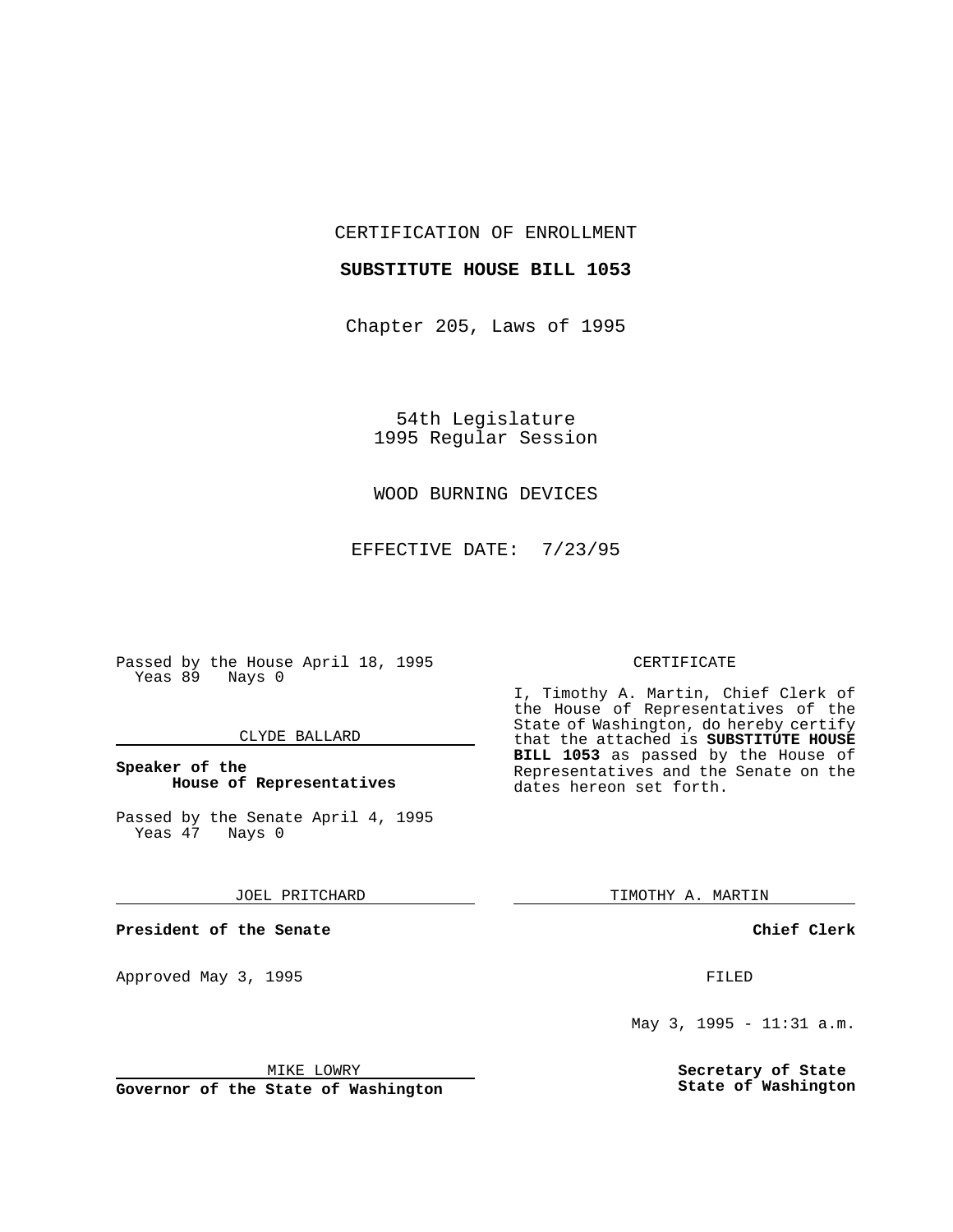# **SUBSTITUTE HOUSE BILL 1053** \_\_\_\_\_\_\_\_\_\_\_\_\_\_\_\_\_\_\_\_\_\_\_\_\_\_\_\_\_\_\_\_\_\_\_\_\_\_\_\_\_\_\_\_\_\_\_

\_\_\_\_\_\_\_\_\_\_\_\_\_\_\_\_\_\_\_\_\_\_\_\_\_\_\_\_\_\_\_\_\_\_\_\_\_\_\_\_\_\_\_\_\_\_\_

AS AMENDED BY THE SENATE

Passed Legislature - 1995 Regular Session

### **State of Washington 54th Legislature 1995 Regular Session**

**By** House Committee on Agriculture & Ecology (originally sponsored by Representatives Horn, Chandler and Sheldon)

Read first time 01/27/95.

 AN ACT Relating to wood burning devices; and amending RCW 70.94.473, 70.94.477, 70.94.457, and 70.94.460.

BE IT ENACTED BY THE LEGISLATURE OF THE STATE OF WASHINGTON:

 **Sec. 1.** RCW 70.94.473 and 1991 c 199 s 504 are each amended to read as follows:

 (1) Any person in a residence or commercial establishment which has an adequate source of heat without burning wood shall:

 (a) Not burn wood in any solid fuel burning device whenever the department has determined under RCW 70.94.715 that any air pollution 10 episode exists in that area;

 (b) Not burn wood in any solid fuel burning device except those which are either Oregon department of environmental quality phase II or United States environmental protection agency certified or certified by the department under RCW 70.94.457(1) or a pellet stove either certified or issued an exemption by the United States environmental protection agency in accordance with Title 40, Part 60 of the code of federal regulations, in the geographical area and for the period of time that a first stage of impaired air quality has been determined, by the department or any authority, for that area. A first stage of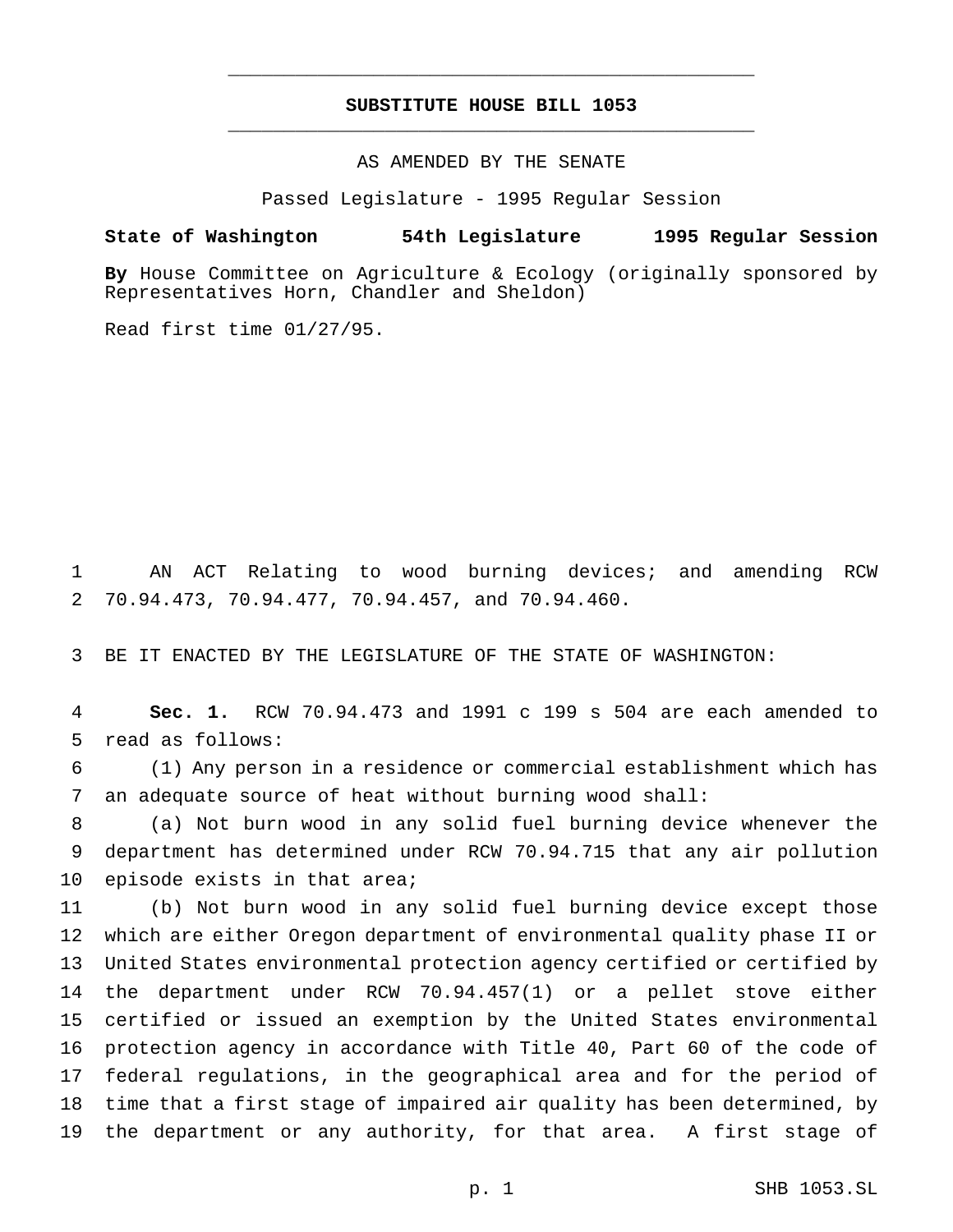impaired air quality is reached when particulates ten microns and smaller in diameter are at an ambient level of seventy-five micrograms per cubic meter measured on a twenty-four hour average or when carbon monoxide is at an ambient level of eight parts of contaminant per million parts of air by volume measured on an eight-hour average; and

 (c) Not burn wood in any solid fuel burning device in a geographical area and for the period of time that a second stage of impaired air quality has been determined by the department or any authority, for that area. A second stage of impaired air quality is reached when particulates ten microns and smaller in diameter are at an ambient level of one hundred five micrograms per cubic meter measured on a twenty-four hour average.

13 (2) ((<del>If a local air authority exercises the limitation on solid</del> fuel burning devices specified under RCW 70.94.477(2), a single stage of impaired air quality applies in the geographical area defined by the authority in accordance with RCW 70.94.477(2) and is reached when particulates ten microns and smaller in diameter are at an ambient level of ninety micrograms per cubic meter measured on a twenty-four hour average or when carbon monoxide is at an ambient level of eight parts of contaminant per million parts of air by volume measured on an 21 eight-hour average.

22 TH this single stage of impaired air quality is reached, no person 23 in a residence or commercial establishment that has an adequate source of heat without burning wood shall burn wood in any solid fuel burning device, including those which meet the standards set forth in RCW 26 70.94.457.

 $(3)$  (3)) Actions of the department and local air pollution control authorities under this section shall preempt actions of other state agencies and local governments for the purposes of controlling air pollution from solid fuel burning devices, except where authorized by 31 ((this act)) chapter 199, Laws of 1991.

 **Sec. 2.** RCW 70.94.477 and 1990 c 128 s 3 are each amended to read as follows:

 (1) Unless allowed by rule, under chapter 34.05 RCW, a person shall not cause or allow any of the following materials to be burned in any residential solid fuel burning device:

(a) Garbage;

(b) Treated wood;

SHB 1053.SL p. 2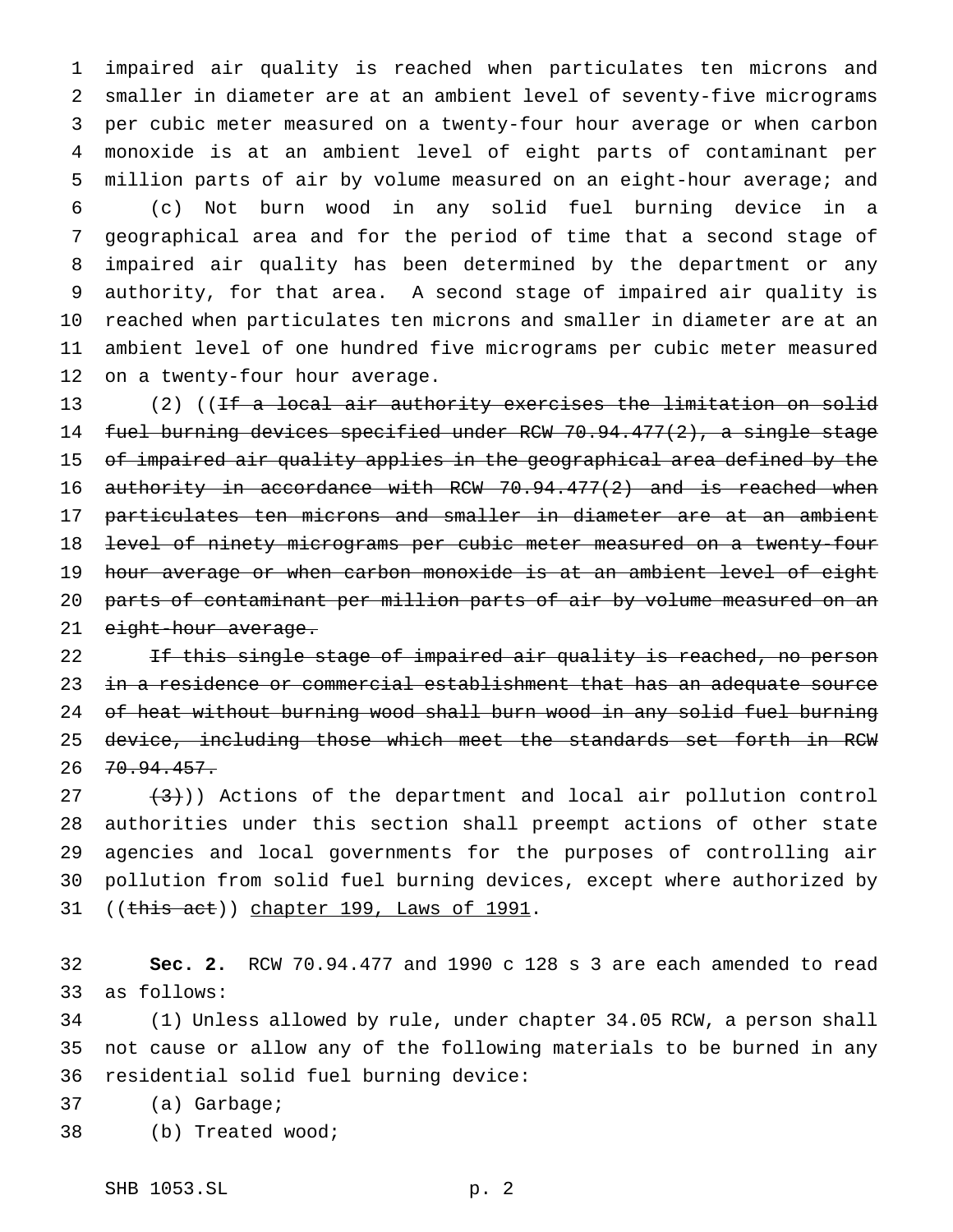- (c) Plastics;
- (d) Rubber products;
- (e) Animals;
- (f) Asphaltic products;
- (g) Waste petroleum products;
- (h) Paints; or

 (i) Any substance, other than properly seasoned fuel wood, which normally emits dense smoke or obnoxious odors.

9 (2) ((On or after July 1, 1995,)) For the sole purpose of a 10 contingency measure to meet the requirements of section 172(c)(9) of 11 the federal clean air act, a local authority or the department may 12 ((geographically limit)) prohibit the use of solid fuel burning devices, except fireplaces as defined in RCW 70.94.453(3), wood stoves meeting the standards set forth in RCW 70.94.457 or pellet stoves 15 either certified or issued an exemption ((certificate)) by the United States environmental protection agency in accordance with Title 40, 17 Part 60 of the code of federal regulations, if the United States 18 environmental protection agency, in consultation with the department 19 and the local authority makes written findings that:

 (a) The area has failed to make reasonable further progress or attain or maintain a national ambient air quality standard; and

 (b) Emissions from solid fuel burning devices from a particular 23 geographic area are a contributing factor to such failure to make reasonable further progress or attain or maintain a national ambient air quality standard.

26 A prohibition issued by a local authority or the department under this subsection shall not apply to a person in a residence or commercial establishment that does not have an adequate source of heat 29 without burning wood. ((An authority shall allow an exemption from this subsection for low-income persons who reside in a geographical area affected by this subsection. In the exercise of this limitation, 32 a local authority shall consider the following factors:

 (a) The contribution of solid fuel burning devices that do not meet the standards set forth in RCW 70.94.457 to nonattainment of national 35 ambient air quality standards;

 (b) The population density of geographical areas within the local authority's jurisdiction giving greater consideration to urbanized 38 areas; and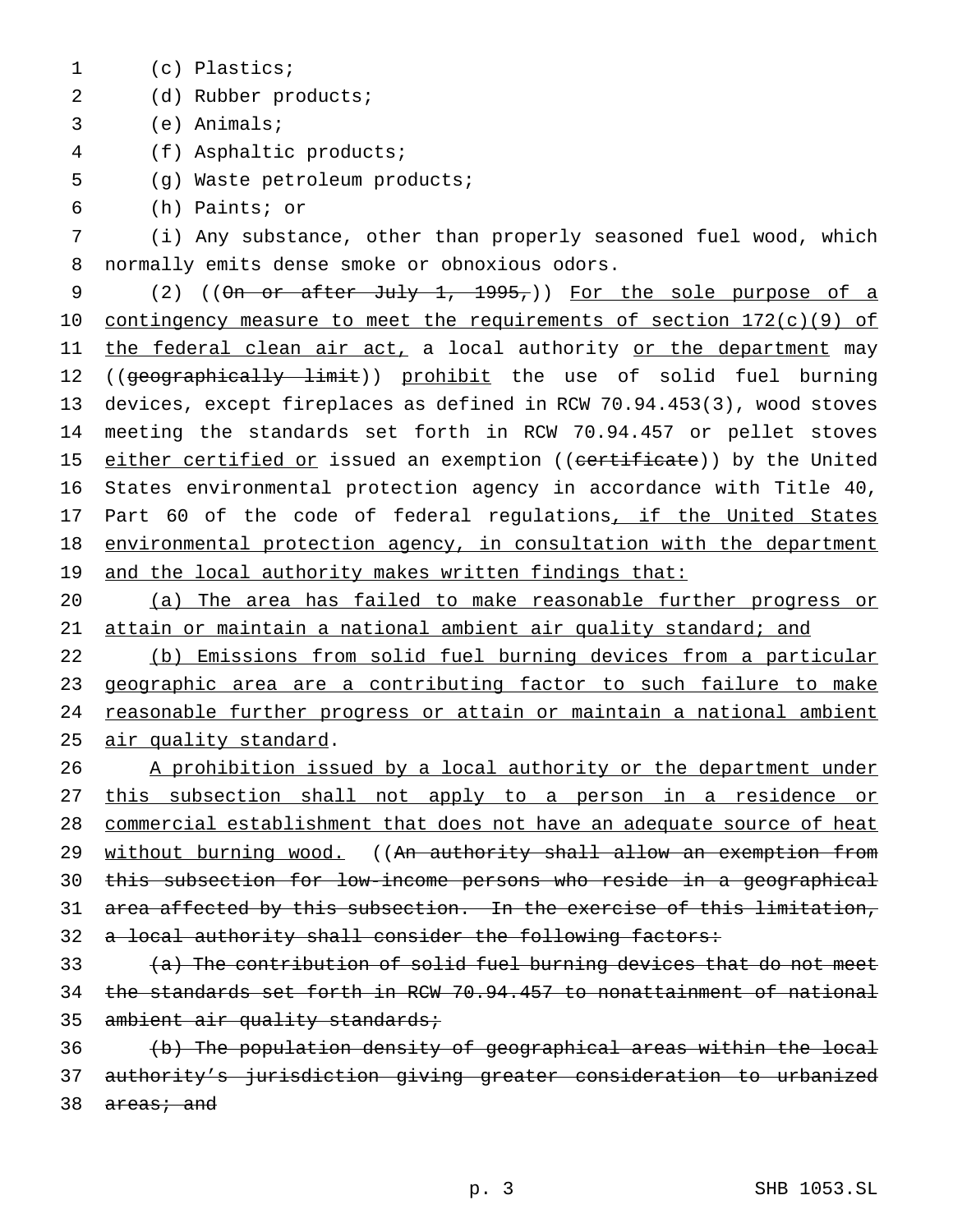(c) The public health effects of use of solid fuel burning devices 2 which do not meet the standards set forth in RCW 70.94.457.)

 **Sec. 3.** RCW 70.94.457 and 1991 c 199 s 501 are each amended to read as follows:

 The department of ecology shall establish by rule under chapter 34.05 RCW:

 (1) State-wide emission performance standards for new solid fuel burning devices. Notwithstanding any other provision of this chapter which allows an authority to adopt more stringent emission standards, no authority shall adopt any emission standard for new solid fuel burning devices other than the state-wide standard adopted by the department under this section.

 (a) After January 1, 1995, no solid fuel burning device shall be 14 offered for sale in this state to residents of this state that does not meet the following particulate air contaminant emission standards under the test methodology of the United States environmental protection agency in effect on January 1, 1991, or an equivalent standard under any test methodology adopted by the United States environmental protection agency subsequent to such date: (i) Two and one-half grams per hour for catalytic wood stoves; and (ii) four and one-half grams per hour for all other solid fuel burning devices. For purposes of this subsection, "equivalent" shall mean the emissions limits specified in this subsection multiplied by a statistically reliable conversion factor determined by the department that compares the difference between the emission test methodology established by the United States environmental protection agency prior to May 15, 1991, with the test methodology adopted subsequently by the agency. Subsection (a) of this subsection does not apply to fireplaces.

 (b) After January 1, 1997, no fireplace, except masonry fireplaces, shall be offered for sale unless such fireplace meets the 1990 United States environmental protection agency standards for wood stoves or equivalent standard that may be established by the state building code council by rule. Prior to January 1, 1997, the state building code council shall establish by rule a methodology for the testing of factory-built fireplaces. The methodology shall be designed to achieve a particulate air emission standard equivalent to the 1990 United States environmental protection agency standard for wood stoves. In developing the rules, the council shall include on the technical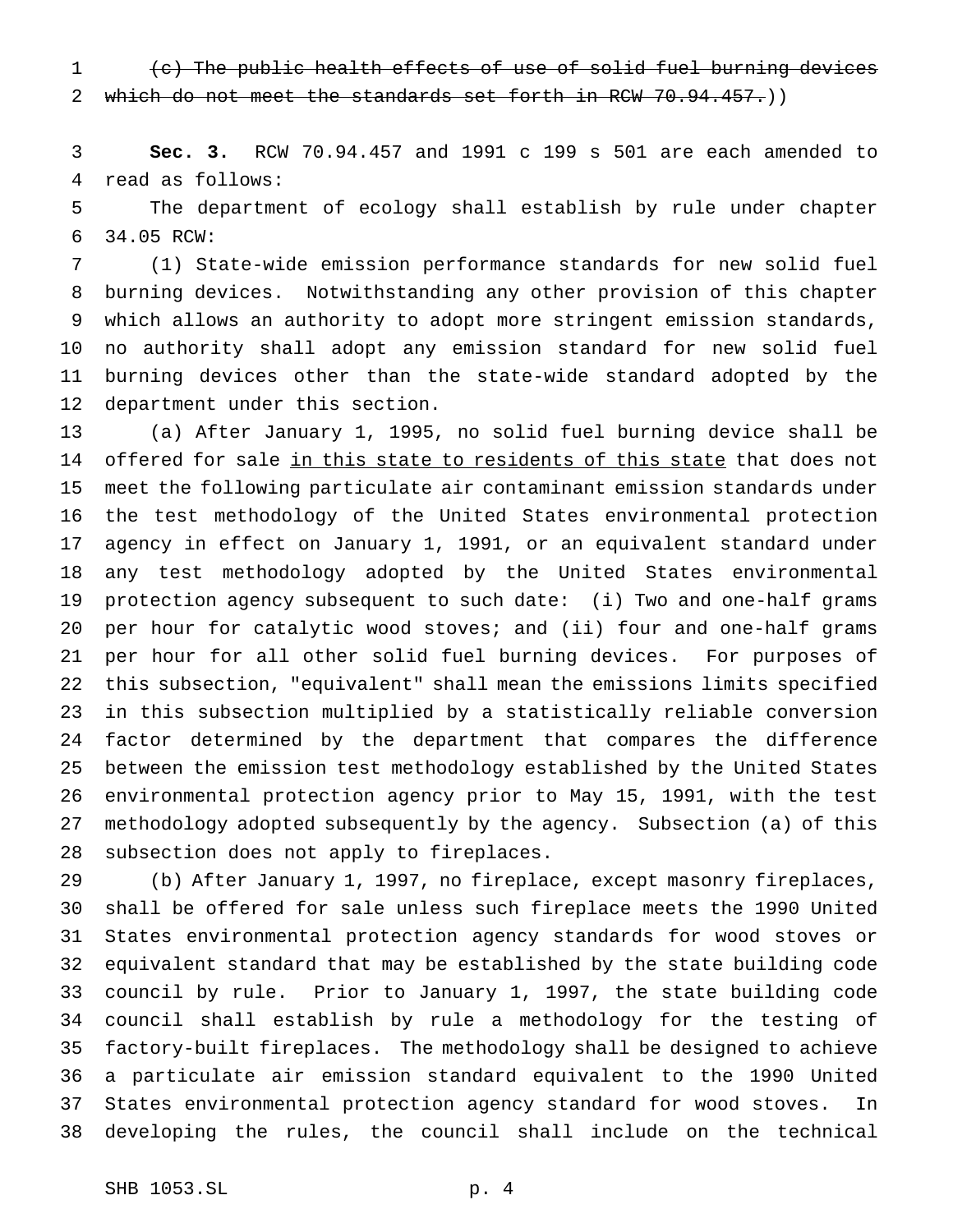advisory committee at least one representative from the masonry fireplace builders and at least one representative of the factory-built fireplace manufacturers.

 (c) Prior to January 1, 1997, the state building code council shall establish by rule design standards for the construction of new masonry fireplaces in Washington state. In developing the rules, the council shall include on the technical advisory committee at least one representative from the masonry fireplace builders and at least one representative of the factory-built fireplace manufacturers. It shall be the goal of the council to develop design standards that generally achieve reductions in particulate air contaminant emissions commensurate with the reductions being achieved by factory-built fireplaces at the time the standard is established.

 (d) Actions of the department and local air pollution control authorities under this section shall preempt actions of other state agencies and local governments for the purposes of controlling air pollution from solid fuel burning devices, except where authorized by this act.

 (e) Subsection (1)(a) of this section shall not apply to fireplaces.

 (f) Notwithstanding (a) of this subsection, the department is authorized to adopt, by rule, emission standards adopted by the United States environmental protection agency for new wood stoves sold at retail. For solid fuel burning devices for which the United States environmental protection agency has not established emission standards, the department may exempt or establish, by rule, state-wide standards including emission levels and test procedures for such devices and such emission levels and test procedures shall be equivalent to emission levels per pound per hour burned for other new wood stoves and fireplaces regulated under this subsection.

(2) A program to:

 (a) Determine whether a new solid fuel burning device complies with the state-wide emission performance standards established in subsection (1) of this section; and

 (b) Approve the sale of devices that comply with the state-wide emission performance standards.

 **Sec. 4.** RCW 70.94.460 and 1987 c 405 s 7 are each amended to read as follows:

p. 5 SHB 1053.SL